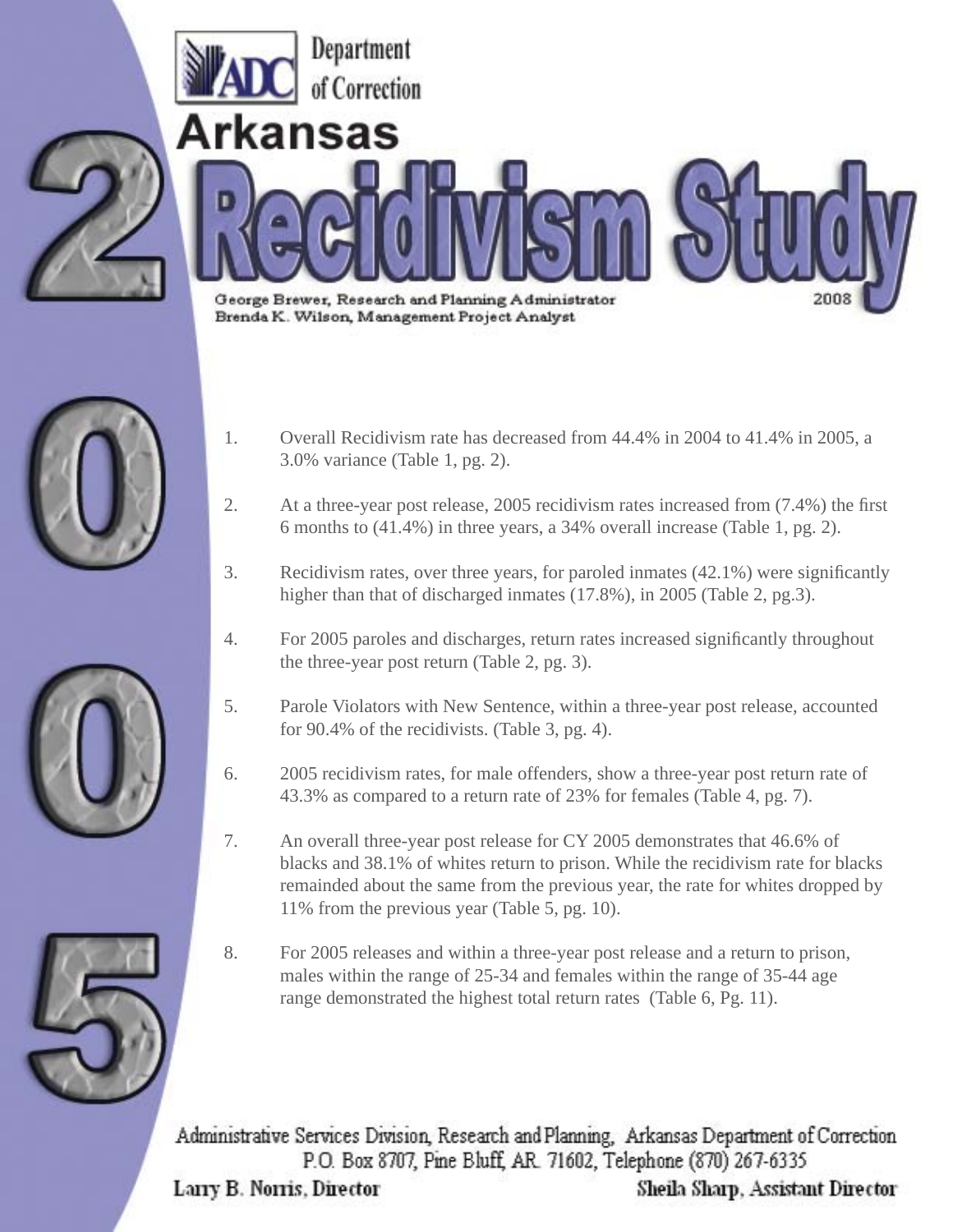# **Arkansas' Recidivism Study (Addendum)**

The **2005** recidivism research is an addendum to the original **1997-1999** study produced in **2003** and to the addendums of 2**000, 2001, 2002, 2003** and **2004** produced in prior years. This addendum was prepared by the Arkansas Department of Correction's Research and Planning Division. The addendum reviews the return rates of inmates released from custody in **CY2005**, as compared to prior years. The data for this research was obtained from the ADC electronic Offender Management Information System (eOMIS). If an individual was released **January 1, 2005** through **December 31, 2005**, the data provided reflects returns for a full three-year post release. All charts and tables reflect a three-year post release review and utilized strictly for clarity and ease to the reader.

The study is categorized into return rates of six (6) months, one (1) year, and three (3) years, respectively. As with the 2003 and 2004 addendum regarding a three-year post release of inmates produced in 2007, the ADC Research and Planning Section will continue to study, track and update trends in release/return rates annually.

## **Overall Recidivism Rates**

As demonstrated, table one (1) and figure one (1) show the overall ADC 2005 recidivism rates. The post-release period consists of six months, one-year, and three years, from **1997** through **2005**. In **2005**, there were a total of **5,657** inmates released from ADC (refer to table, year 2005). Within six months of release, **7.4%** returned to prison. Within one year of release, **18.3%** returned and within three years there was an overall of **41.4%** returned to prison. ADC is experiencing an approximate **48.5%** average return rate of inmates released from prison.

\* **In all tables, the "number of releases", are the number of unduplicated releases in a given year used to generate recidivism rates. Table and Figure 1 do not specify the type of return. They demonstrate an overall return rate, regardless of reason.** 

|                        | <b>Table 1</b><br><b>Overall Recidivism Rates</b> |                 |                 |        |        |                                                                                     |                |                           |  |  |
|------------------------|---------------------------------------------------|-----------------|-----------------|--------|--------|-------------------------------------------------------------------------------------|----------------|---------------------------|--|--|
| <b>Release</b><br>Year | <b>Total</b><br><b>Releases</b>                   | <b>6 Months</b> | <b>6 Months</b> | 1 Year | 1 Year | % Returned # Returned % Returned # Returned % Returned # Returned<br><b>3 Years</b> | <b>3 Years</b> | Total %<br><b>Returns</b> |  |  |
|                        |                                                   |                 |                 |        |        |                                                                                     |                |                           |  |  |
| 1997                   | 4,668                                             | 15.4%           | 721             | 29.9%  | 1,394  | 49.0%                                                                               | 2,289          | 49.0%                     |  |  |
| 1998                   | 5,434                                             | 16.5%           | 898             | 31.2%  | 1,694  | 52.0%                                                                               | 2,825          | 50.7%                     |  |  |
| 1999                   | 5,330                                             | 15.6%           | 832             | 30.6%  | 1,629  | 51.4%                                                                               | 2,738          | 51.4%                     |  |  |
| 2000                   | 5,872                                             | 14.2%           | 834             | 29.0%  | 1,701  | 51.8%                                                                               | 3,040          | 51.8%                     |  |  |
| 2001                   | 5,962                                             | 15.9%           | 948             | 29.7%  | 1,771  | 51.4%                                                                               | 3,066          | 51.4%                     |  |  |
| 2002                   | 6,015                                             | 15.1%           | 911             | 28.5%  | 1,716  | 49.4%                                                                               | 2,969          | 49.4%                     |  |  |
| 2003                   | 6,135                                             | 12.9%           | 792             | 25.9%  | 1,586  | 47.4%                                                                               | 2,905          | 47.4%                     |  |  |
| 2004                   | 6,244                                             | 11.2%           | 698             | 22.1%  | 1,377  | 44.4%                                                                               | 2,772          | 44.4%                     |  |  |
| 2005                   | 5,657                                             | 7.4%            | 418             | 18.3%  | 1,036  | 41.4%                                                                               | 2,344          | 41.4%                     |  |  |
|                        |                                                   |                 |                 |        |        |                                                                                     |                |                           |  |  |
| <b>Averages</b>        | 5,702                                             | 13.8%           | 784             | 27.2%  | 1,545  | 48.7%                                                                               | 2,772          | 48.5%                     |  |  |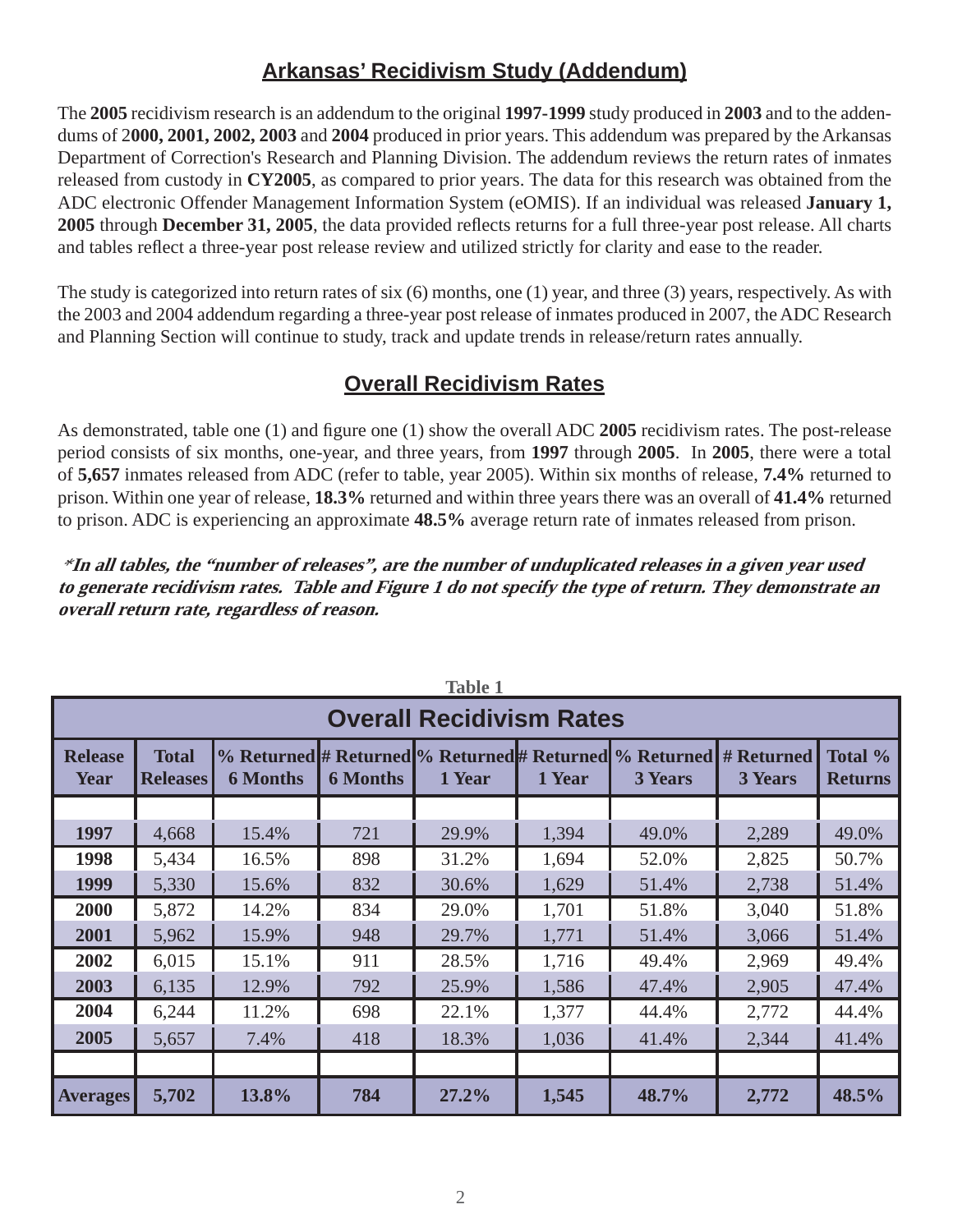#### **Recidivism Rates: Release Type**

Table two (2) demonstrates recidivism rate by type of release. ADC releases inmates by parole with supervision, which is granted by the Parole Board or by discharge (max flat of sentence). In 2005, there were 5,505 inmates released by regular parole and 152 inmates, discharged. Results indicate that within six months of release in 2005, 413 or 7.5% inmates released returned as a result of a parole violation, while only 5 or 3.3% of inmates discharged returned with a new sentence. Total returns of parole releases from ADC demonstrate a 42.1% in 2005, while discharges show a 17.8% return rate.

| <b>Recidivism Rates By Type of Release</b> |                                  |                   |                   |                          |                   |                          |                    |                          |
|--------------------------------------------|----------------------------------|-------------------|-------------------|--------------------------|-------------------|--------------------------|--------------------|--------------------------|
| <b>Year</b>                                | <b>Type of</b><br><b>Release</b> | Total<br>Releases | 6 Mths<br>Returns | $\frac{0}{0}$<br>Returns | 1 Year<br>Returns | $\frac{0}{0}$<br>Returns | 3 Years<br>Returns | $\frac{0}{0}$<br>Returns |
|                                            |                                  |                   |                   |                          |                   |                          |                    |                          |
| 1997                                       | <b>Paroled - Regular</b>         | 3,964             | 693               | 17.5%                    | 1,316             | 33.2%                    | 2,129              | 53.7%                    |
|                                            | <b>Discharge</b>                 | 692               | 28                | 4.0%                     | 77                | 11.1%                    | 204                | 29.5%                    |
| 1998                                       | <b>Paroled - Regular</b>         | 4,798             | 870               | 18.1%                    | 1,557             | 32.5%                    | 2,596              | 54.1%                    |
|                                            | <b>Discharge</b>                 | 624               | 27                | 4.3%                     | 65                | 10.4%                    | 156                | 25.0%                    |
| 1999                                       | <b>Paroled - Regular</b>         | 4,677             | 803               | 17.2%                    | 1,557             | 33.3%                    | 2,553              | 54.6%                    |
|                                            | <b>Discharge</b>                 | 643               | 28                | 4.4%                     | 71                | 11.0%                    | 184                | 28.6%                    |
| 2000                                       | <b>Paroled - Regular</b>         | 5,691             | 832               | 14.6%                    | 1,691             | 29.7%                    | 3,005              | 52.8%                    |
|                                            | <b>Discharge</b>                 | 181               | $\overline{2}$    | 1.1%                     | 10                | 5.5%                     | 35                 | 19.3%                    |
| 2001                                       | <b>Paroled - Regular</b>         | 5,778             | 947               | 16.4%                    | 1,762             | 30.5%                    | 3,042              | 52.6%                    |
|                                            | <b>Discharge</b>                 | 184               | $\mathbf{1}$      | 0.5%                     | 9                 | 4.9%                     | 24                 | 13.0%                    |
| 2002                                       | <b>Paroled - Regular</b>         | 5,841             | 910               | 15.6%                    | 1,707             | 29.2%                    | 2,938              | 50.3%                    |
|                                            | <b>Discharge</b>                 | 174               | $\mathbf{1}$      | 0.6%                     | 9                 | 5.2%                     | 31                 | 17.8%                    |
| 2003                                       | <b>Paroled - Regular</b>         | 5,958             | 788               | 13.2%                    | 1,577             | 26.5%                    | 2,861              | 48.0%                    |
|                                            | <b>Discharge</b>                 | 177               | $\overline{4}$    | 2.3%                     | 9                 | 5.1%                     | 43                 | 24.3%                    |
| 2004                                       | <b>Paroled - Regular</b>         | 6,075             | 693               | 11.4%                    | 1,368             | 22.5%                    | 2,735              | 45.0%                    |
|                                            | <b>Discharge</b>                 | 169               | 5                 | 3.0%                     | 9                 | 5.3%                     | 37                 | 21.9%                    |
| 2005                                       | <b>Paroled - Regular</b>         | 5,505             | 413               | 7.5%                     | 1,025             | 18.6%                    | 2,317              | 42.1%                    |
|                                            | <b>Discharge</b>                 | 152               | 5                 | 3.3%                     | 11                | 7.2%                     | 27                 | 17.8%                    |
|                                            |                                  |                   |                   |                          |                   |                          |                    |                          |
| <b>Total</b>                               | <b>Paroled - Regular</b>         | 42,329            | 6,949             | 16.4%                    | 11,983            | 28.3%                    | 21,315             | 50.4%                    |
|                                            | <b>Total Discharged</b>          | 2,819             | 97                | 3.4%                     | 261               | 9.3%                     | 698                | 24.8%                    |

| v |  |
|---|--|
|---|--|

## **Recidivism Rates: (Return Types) Parolees and Discharges**

Table 3 and Figures (3, 3-1, 3-2, 3-3) show inmates that return to prison for parole violations with a new sentence(s), parole violators returning with a technical violation(s), and discharged (a reconvicted inmate) that returned to prison as a recommitment with a new sentence. Since the opening of the Technical Parole Violator Program, a return to prison for a technical violation while on parole has vastly decreased to no returns for releases of 2005, while a parole violation with a new sentence carries the majority of returns. Even though a new conviction may also have a technical violation attached, the new conviction in most cases will supersede the technical violation making the new conviction the primary reason for return to prison. In 2005, as reflected in Table 3 and Figure 3, within three years, 2,120 or 37.5% of the parolees return to prison as a result of a parole violation with new sentence and 224 or 4.0% of the discharged inmates returned as a result of a new charge and there were zero (0) returned as a result of a technical violation.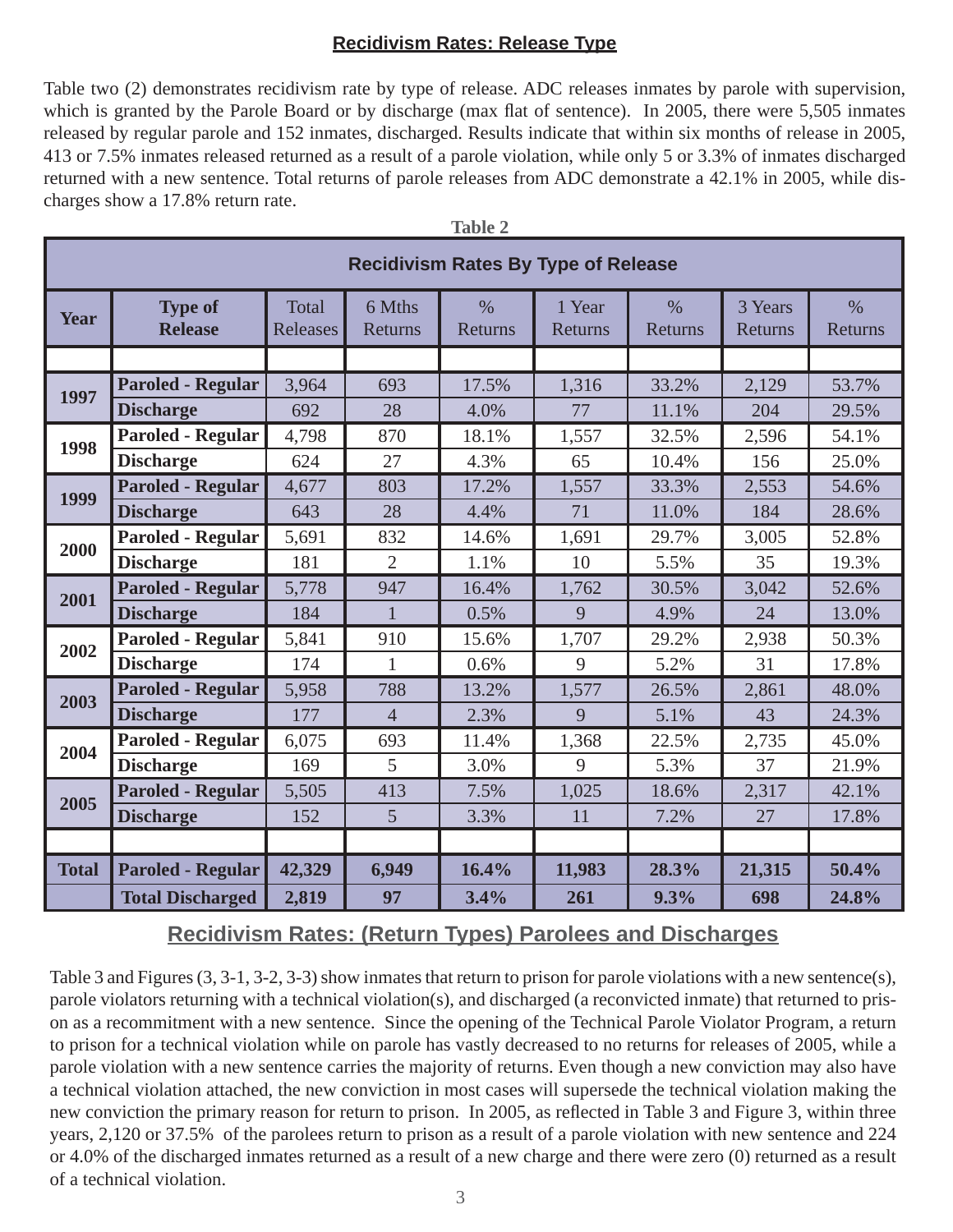**Table 3**

|              | <b>Recidivism Of Parolees And Discharges</b> |                                 |                                 |                                 |                          |                     |                           |                                 |
|--------------|----------------------------------------------|---------------------------------|---------------------------------|---------------------------------|--------------------------|---------------------|---------------------------|---------------------------------|
| Year         | <b>Total</b><br><b>Releases</b>              | <b>Type of</b><br><b>Return</b> | <b>6 Mths</b><br><b>Returns</b> | $\frac{9}{6}$<br><b>Returns</b> | 1 Year<br><b>Returns</b> | %<br><b>Returns</b> | 3 Years<br><b>Returns</b> | $\frac{9}{6}$<br><b>Returns</b> |
|              |                                              |                                 |                                 |                                 |                          |                     |                           |                                 |
|              |                                              | <b>PV/New Sentence</b>          | 179                             | 3.8%                            | 326                      | 6.9%                | 512                       | 10.9%                           |
| 1997         | 4,668                                        | <b>PV/Technical</b>             | 511                             | 10.9%                           | 976                      | 20.9%               | 1,453                     | 31.1%                           |
|              |                                              | <b>Discharge - Reconviction</b> | 31                              | 0.7%                            | 92                       | 2.0%                | 324                       | 7.0%                            |
|              |                                              | <b>PV/New Sentence</b>          | 195                             | 3.6%                            | 378                      | 7.0%                | 629                       | 11.6%                           |
| 1998         | 5,434                                        | <b>PV/Technical</b>             | 674                             | 12.4%                           | 1,167                    | 21.5%               | 1,854                     | 34.1%                           |
|              |                                              | <b>Discharge - Reconviction</b> | 29                              | 0.5%                            | 79                       | 1.4%                | 272                       | 5.0%                            |
|              |                                              | <b>PV/New Sentence</b>          | 217                             | 4.1%                            | 388                      | 7.3%                | 616                       | 11.6%                           |
| 1999         | 5,323                                        | <b>PV/Technical</b>             | 581                             | 10.9%                           | 1,156                    | 21.7%               | 1,848                     | 34.7%                           |
|              |                                              | <b>Discharge - Reconviction</b> | 30                              | 0.6%                            | 81                       | 1.6%                | 309                       | 5.9%                            |
|              |                                              | <b>PV/New Sentence</b>          | 196                             | 3.3%                            | 424                      | 7.2%                | 795                       | 13.5%                           |
| 2000         | 5,872                                        | <b>PV/Technical</b>             | 633                             | 10.8%                           | 1,254                    | 10.6%               | 2,078                     | 14.0%                           |
|              |                                              | <b>Discharge - Reconviction</b> | 5                               | 0.1%                            | 23                       | 0.4%                | 167                       | 2.9%                            |
|              |                                              | <b>PV/New Sentence</b>          | 283                             | 4.7%                            | 540                      | 9.1%                | 913                       | 15.3%                           |
| 2001         | 5,962                                        | <b>PV/Technical</b>             | 663                             | 11.1%                           | 1,211                    | 20.3%               | 1,972                     | 33.1%                           |
|              |                                              | <b>Discharge - Reconviction</b> | $\overline{2}$                  | 0.0%                            | 20                       | 0.3%                | 181                       | 3.0%                            |
|              |                                              | <b>PV/New Sentence</b>          | 793                             | 13.2%                           | 1,516                    | 25.2%               | 2,549                     | 42.4%                           |
| 2002         | 6,015                                        | <b>PV/Technical</b>             | 113                             | 1.9%                            | 174                      | 2.9%                | 215                       | 3.6%                            |
|              |                                              | <b>Discharge - Reconviction</b> | 5 <sup>5</sup>                  | 0.1%                            | 26                       | 0.4%                | 205                       | 3.4%                            |
|              |                                              | <b>PV/New Sentence</b>          | 785                             | 12.8%                           | 1,558                    | 25.4%               | 2,668                     | 43.5%                           |
| 2003         | 6,135                                        | <b>Discharge - Reconviction</b> | $7\phantom{.0}$                 | 0.1%                            | 28                       | 0.5%                | 237                       | 3.9%                            |
|              |                                              | <b>PV/New Sentence</b>          | 686                             | 11.0%                           | 1,341                    | 21.5%               | 2,535                     | 40.6%                           |
| 2004         | 6,244                                        | <b>Discharge - Reconviction</b> | 12                              | 0.2%                            | 36                       | 0.6%                | 237                       | 3.8%                            |
|              |                                              | <b>PV/New Sentence</b>          | 407                             | 7.2%                            | 999                      | 17.7%               | 2,120                     | 37.5%                           |
| 2005         | 5,657                                        | <b>Discharge - Reconviction</b> | 11                              | 0.2%                            | 37                       | 0.7%                | 224                       | 4.0%                            |
|              |                                              |                                 |                                 |                                 |                          |                     |                           |                                 |
| <b>Total</b> | 51,310                                       |                                 | 7,048                           | 13.7%                           | 13,830                   | 27.0%               | 24,913                    | 48.6%                           |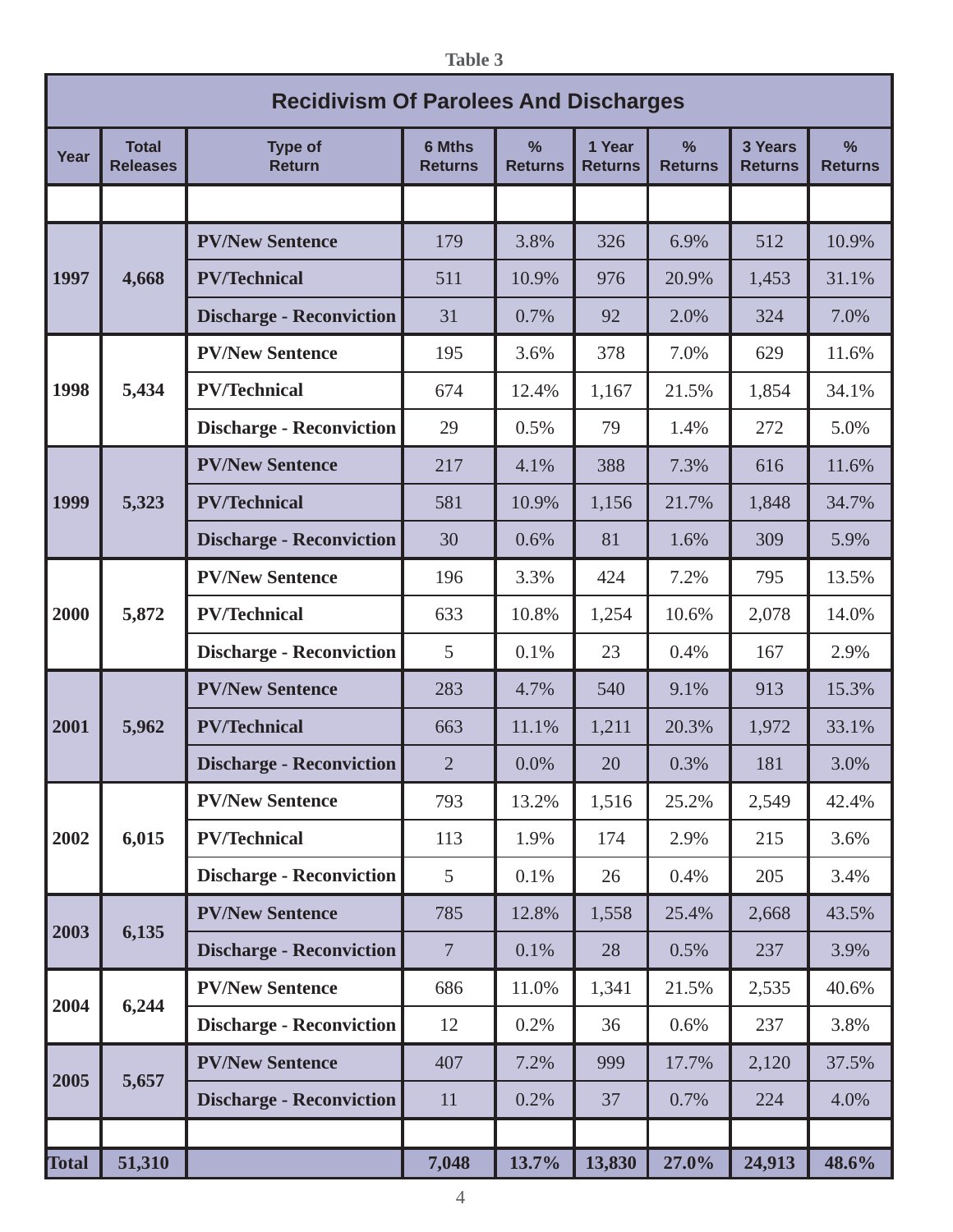**Figure 3**



**Figure 3-1**

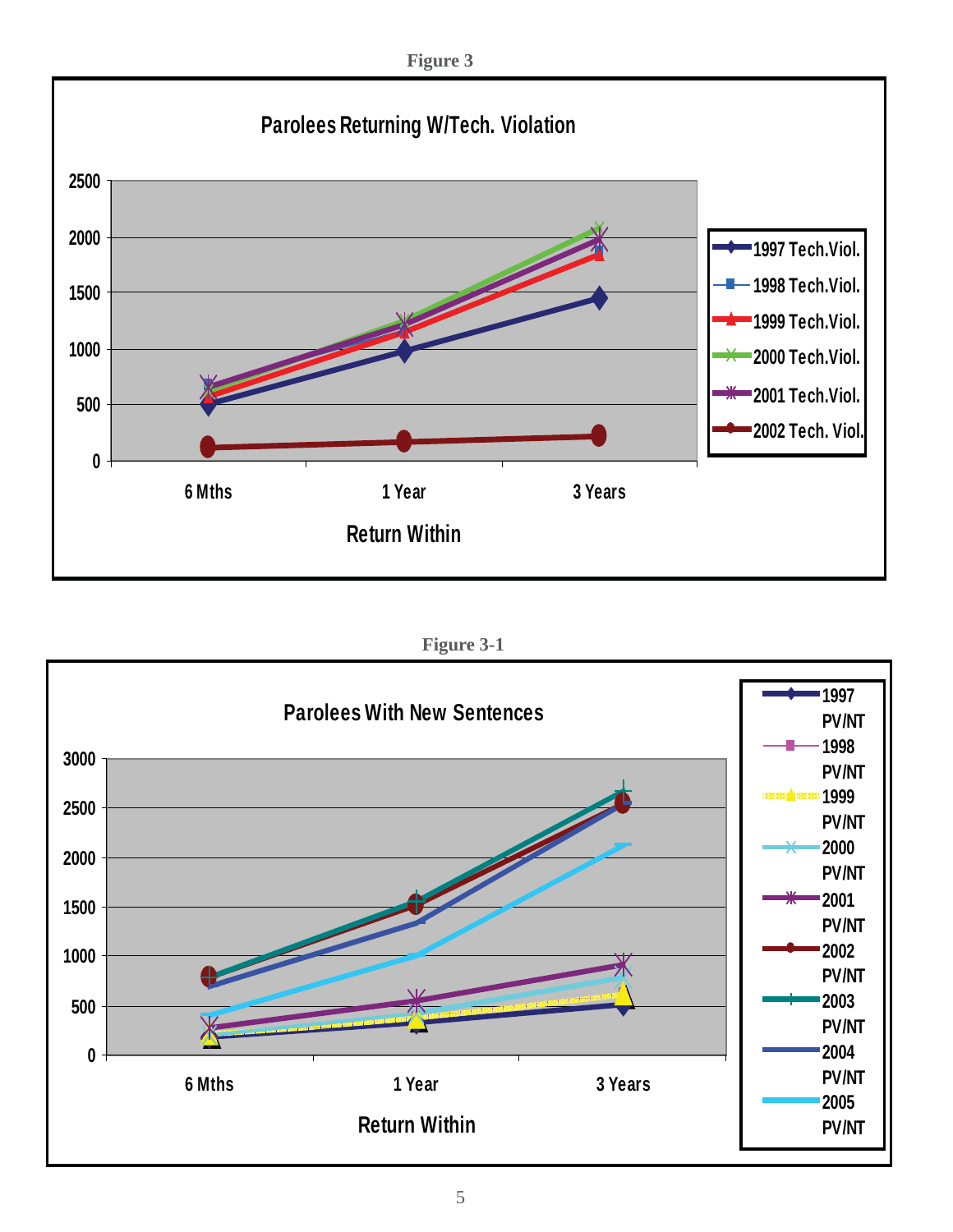**Figure 3-2**



**Figure 3-3**

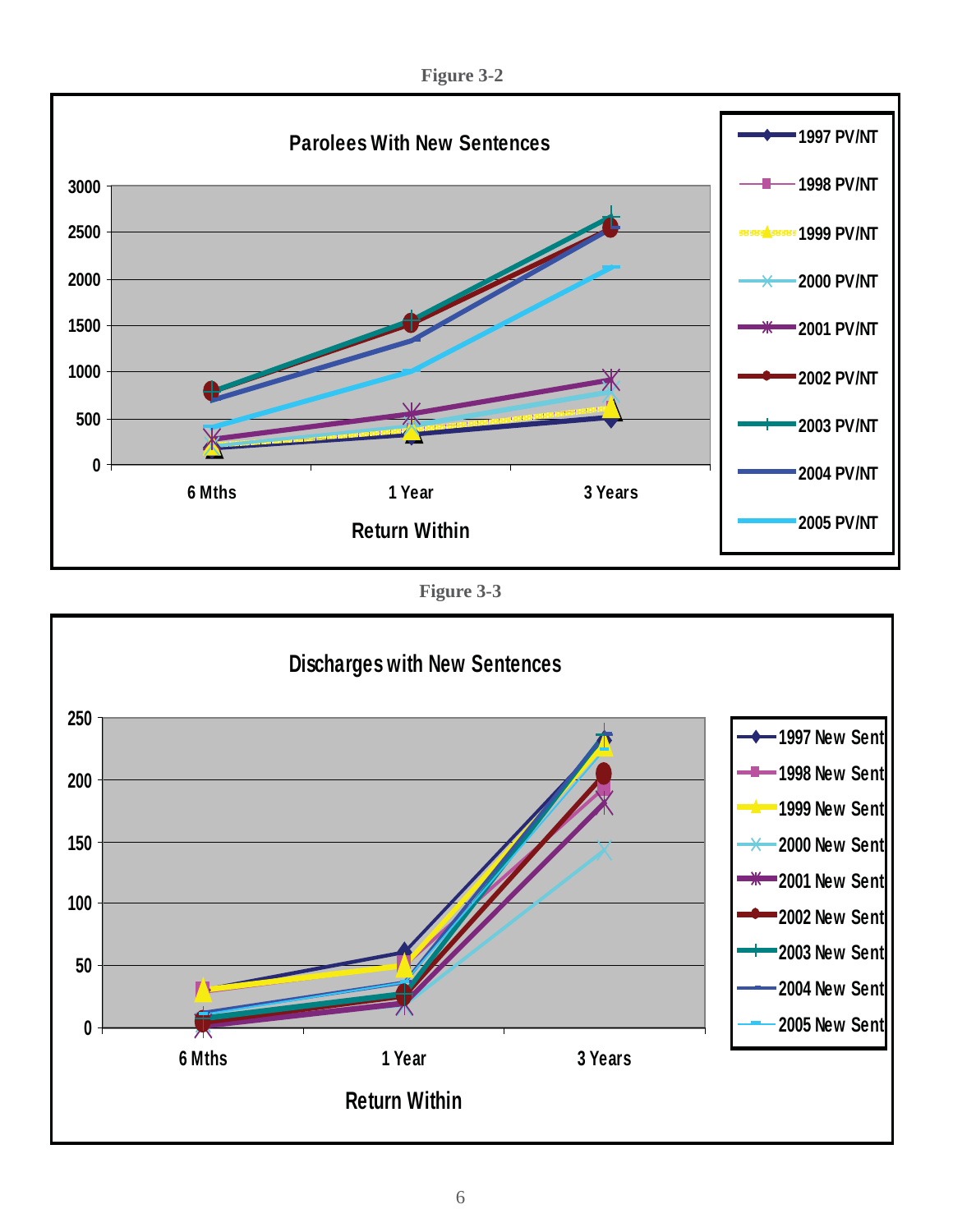## **Recidivism Rates: Gender**

Table 4 and Figures 4, 4-1, 4-2 exhibits recidivism rates by gender. In **2005**, males increased in return rates over the three-year post release time frame. From six months to one-year, data demonstrated a fairly constant return rate for both males and females; however, by the end of the third year there was a significant increase in males returning to prison. Within each consecutive year, the overall return rate for males increased from **1997** to 2001, while 2001 to 2004 reflects a 6.4 % decrease in overall recidivism rates.

**Table 4**

|      | Tanic 4<br><b>Recidivism Rates By Gender</b> |                                 |                                 |                                 |                          |                                 |                                  |                           |                                              |  |
|------|----------------------------------------------|---------------------------------|---------------------------------|---------------------------------|--------------------------|---------------------------------|----------------------------------|---------------------------|----------------------------------------------|--|
| Year | <b>Gender</b>                                | <b>Total</b><br><b>Releases</b> | <b>6</b> month<br><b>Return</b> | $\frac{0}{0}$<br><b>Returns</b> | 1 Year<br><b>Returns</b> | $\frac{0}{0}$<br><b>Returns</b> | <b>3 Years</b><br><b>Returns</b> | Total %<br><b>Returns</b> | <b>Total Inmates</b><br><b>Not Returning</b> |  |
|      |                                              |                                 |                                 |                                 |                          |                                 |                                  |                           |                                              |  |
| 1997 | <b>Female</b>                                | 439                             | 38                              | 8.7%                            | 94                       | 21.4%                           | 162                              | 36.9%                     | 277                                          |  |
|      | <b>Male</b>                                  | 4,229                           | 683                             | 16.2%                           | 1,300                    | 30.7%                           | 2,127                            | 50.3%                     | 2,102                                        |  |
| 1998 | <b>Female</b>                                | 512                             | 75                              | 14.6%                           | 123                      | 24.0%                           | 227                              | 44.3%                     | 285                                          |  |
|      | <b>Male</b>                                  | 4,922                           | 823                             | 16.7%                           | 1,501                    | 30.5%                           | 2,528                            | 51.4%                     | 2,394                                        |  |
|      | <b>Female</b>                                | 545                             | 58                              | 10.6%                           | 115                      | 21.1%                           | 206                              | 37.8%                     | 339                                          |  |
| 1999 | <b>Male</b>                                  | 4,785                           | 774                             | 16.2%                           | 1,514                    | 31.6%                           | 2,532                            | 52.9%                     | 2,253                                        |  |
|      | <b>Female</b>                                | 652                             | 75                              | 11.5%                           | 158                      | 24.2%                           | 264                              | 40.5%                     | 388                                          |  |
| 2000 | <b>Male</b>                                  | 5,220                           | 759                             | 14.5%                           | 1,543                    | 29.6%                           | 2,766                            | 53.0%                     | 2,454                                        |  |
|      | <b>Female</b>                                | 625                             | 81                              | 13.0%                           | 140                      | 22.4%                           | 260                              | 41.6%                     | 365                                          |  |
| 2001 | <b>Male</b>                                  | 5,337                           | 867                             | 16.2%                           | 1,631                    | 30.6%                           | 2,806                            | 52.6%                     | 2,531                                        |  |
|      | <b>Female</b>                                | 594                             | 67                              | 11.3%                           | 134                      | 22.6%                           | 242                              | 40.7%                     | 320                                          |  |
| 2002 | <b>Male</b>                                  | 5,421                           | 844                             | 15.6%                           | 1,582                    | 29.2%                           | 2,727                            | 50.3%                     | 2,426                                        |  |
|      | <b>Female</b>                                | 616                             | 54                              | 8.8%                            | 111                      | 18.0%                           | 215                              | 34.9%                     | 401                                          |  |
| 2003 | <b>Male</b>                                  | 5,519                           | 738                             | 13.4%                           | 1,475                    | 26.7%                           | 2,690                            | 48.7%                     | 2,829                                        |  |
|      | Female                                       | 551                             | 31                              | 5.6%                            | 56                       | 10.2%                           | 139                              | 25.2%                     | 413                                          |  |
| 2004 | <b>Male</b>                                  | 5,693                           | 667                             | 11.7%                           | 1,321                    | 23.2%                           | 2,633                            | 46.2%                     | 3,060                                        |  |
|      | <b>Female</b>                                | 534                             | 15                              | 2.8%                            | 44                       | 8.2%                            | 123                              | 23.0%                     | 411                                          |  |
| 2005 | <b>Male</b>                                  | 5,124                           | 403                             | 7.9%                            | 992                      | 19.4%                           | 2,221                            | 43.3%                     | 2,903                                        |  |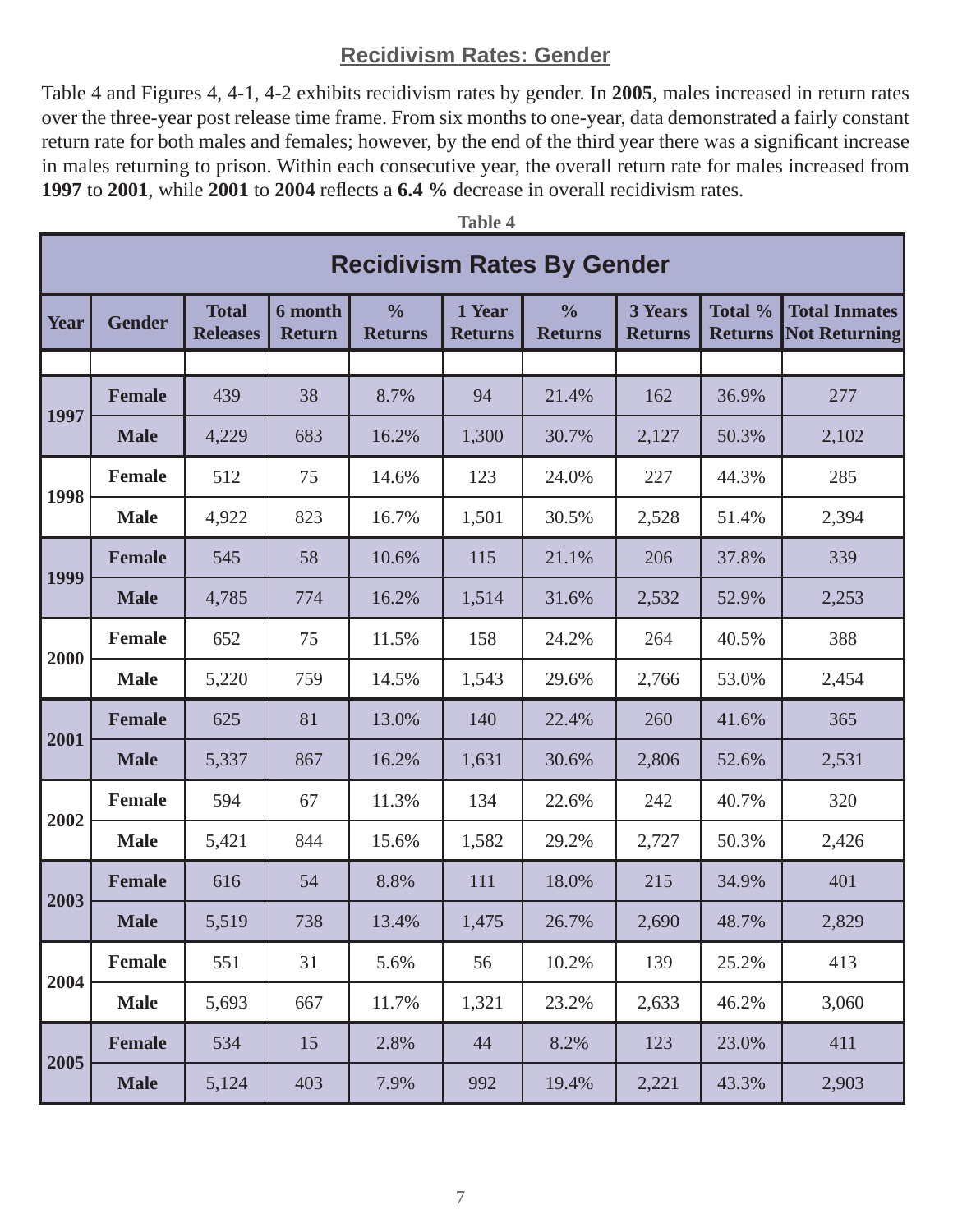

**Figure 4-1**

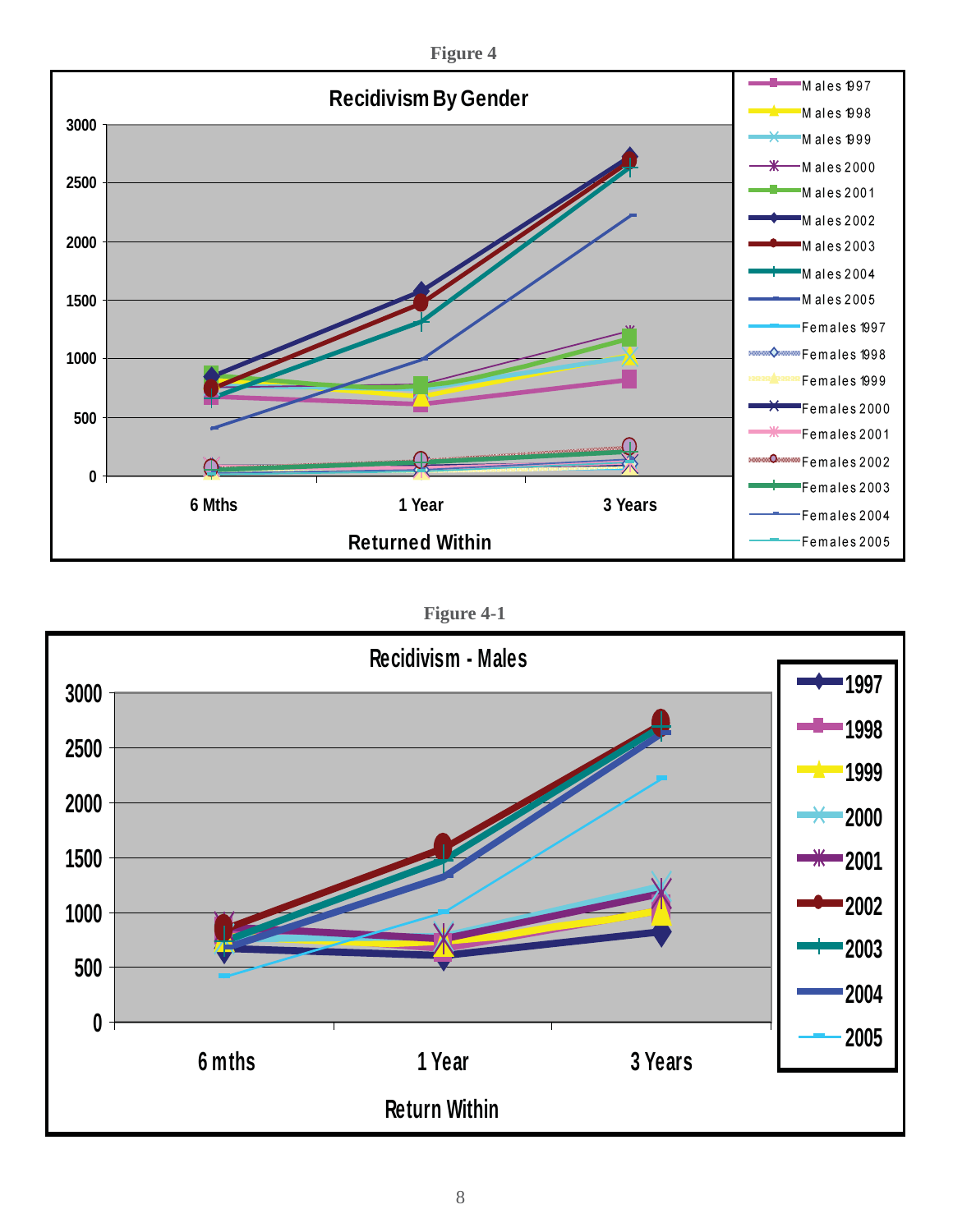**Figure 4-2**



#### **Recidivism Rates: Race**

Recidivism rates were generated by race for **CY2005**, and incorporated time frames of six (6) months, one-year, and three-years. Recidivism rates were based on three areas of ethnic diversity. Within the ADC, the population primarily consists of Caucasian and African-American racial designation, while only a small percentage consists of Hispanic and other. For this report, the Hispanic category consists of Cuban and Mexican racial designations and the other category incorporates both Asian and Native American. The **2005** recidivism addendum study incorporates Caucasian, African-American, Hispanic, and other racial designations to demonstrate recidivism rates by race as provided in Table 5. In **2005, 3,273** Caucasian inmates were released. Within six (6) months, **241** or **7.4%** returned to prison. Within one (1) year, **563** or **17.2%** returned and within three (3) years, **1,248** or **38.1%** returned to prison. For **CY2005**, African-American inmates have a higher recidivism rate (**46.6% vs. 38.1%**) than their Caucasian counterparts (see table 5).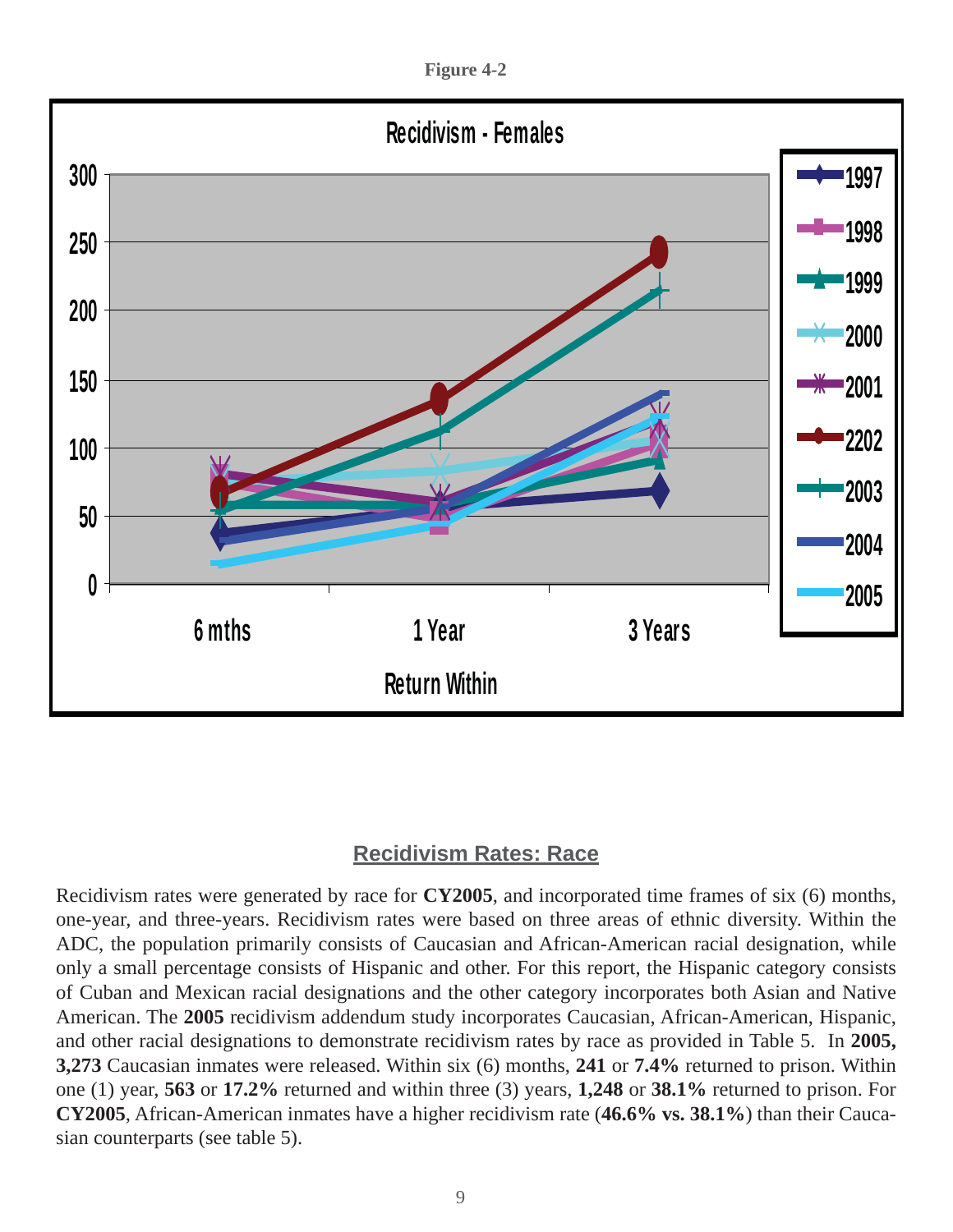| <br>۰,<br>× | ٠ |
|-------------|---|
|             |   |

|      | 2004 Recidivism Rates By Race |                                 |                                  |                                 |                          |                                 |                                  |                                 |  |
|------|-------------------------------|---------------------------------|----------------------------------|---------------------------------|--------------------------|---------------------------------|----------------------------------|---------------------------------|--|
| Year | Race                          | <b>Total</b><br><b>Releases</b> | <b>6 Month</b><br><b>Returns</b> | $\frac{0}{0}$<br><b>Returns</b> | 1 Year<br><b>Returns</b> | $\frac{0}{0}$<br><b>Returns</b> | <b>3 Years</b><br><b>Returns</b> | $\frac{0}{0}$<br><b>Returns</b> |  |
|      |                               |                                 |                                  |                                 |                          |                                 |                                  |                                 |  |
|      | <b>Black</b>                  | 2,420                           | 413                              | 17.1%                           | 795                      | 32.9%                           | 1,268                            | 52.4%                           |  |
| 1997 | Hispanic                      | 29                              | $\overline{2}$                   | 6.9%                            | $\overline{4}$           | 13.8%                           | 7                                | 24.1%                           |  |
|      | Other                         | 16                              | $\overline{0}$                   | 0.0%                            | $\overline{0}$           | 0.0%                            | $\overline{2}$                   | 12.5%                           |  |
|      | White                         | 2,202                           | 306                              | 13.9%                           | 595                      | 27.0%                           | 1,013                            | 46.0%                           |  |
|      | <b>Black</b>                  | 2,685                           | 481                              | 17.9%                           | 877                      | 32.7%                           | 1,463                            | 54.5%                           |  |
| 1998 | Hispanic                      | 25                              | 5                                | 20.0%                           | $\overline{7}$           | 28.0%                           | 8                                | 32.0%                           |  |
|      | Other                         | 18                              | $\mathbf{1}$                     | 5.6%                            | $\overline{4}$           | 22.2%                           | 9                                | 50.0%                           |  |
|      | White                         | 2,706                           | 411                              | 15.2%                           | 737                      | 27.2%                           | 1,275                            | 47.1%                           |  |
|      | <b>Black</b>                  | 2,541                           | 414                              | 16.3%                           | 801                      | 31.5%                           | 1,362                            | 53.6%                           |  |
|      | Hispanic                      | 19                              | $\sqrt{2}$                       | 10.5%                           | 3                        | 15.8%                           | 5                                | 26.3%                           |  |
| 1999 | Other                         | 13                              | $\overline{0}$                   | 0.0%                            | $\overline{2}$           | 15.4%                           | $\overline{3}$                   | 23.1%                           |  |
|      | White                         | 2,757                           | 416                              | 15.1%                           | 822                      | 29.8%                           | 1,367                            | 49.6%                           |  |
|      | <b>Black</b>                  | 2,756                           | 401                              | 14.6%                           | 817                      | 29.6%                           | 1,512                            | 54.9%                           |  |
|      | Hispanic                      | 66                              | 6                                | 9.1%                            | 10                       | 15.2%                           | 16                               | 24.2%                           |  |
| 2000 | Other                         | 62                              | $\overline{4}$                   | 6.5%                            | 5                        | 8.1%                            | 9                                | 14.5%                           |  |
|      | White                         | 2,988                           | 423                              | 14.2%                           | 869                      | 29.1%                           | 1,503                            | 50.3%                           |  |
|      | <b>Black</b>                  | 2,718                           | 463                              | 17.0%                           | 839                      | 30.9%                           | 1,476                            | 54.3%                           |  |
|      | Hispanic                      | 64                              | $\overline{3}$                   | 4.7%                            | 10                       | 15.6%                           | 18                               | 28.1%                           |  |
| 2001 | Other                         | 45                              | $\overline{3}$                   | 6.7%                            | $\overline{4}$           | 8.9%                            | 8                                | 17.8%                           |  |
|      | White                         | 3,135                           | 479                              | 15.3%                           | 918                      | 29.3%                           | 1,564                            | 49.9%                           |  |
|      | <b>Black</b>                  | 2,618                           | 408                              | 15.6%                           | 741                      | 28.3%                           | 1,335                            | 51.0%                           |  |
|      | Hispanic                      | 75                              | $5\overline{)}$                  | 6.7%                            | 9                        | 12.0%                           | 13                               | 17.3%                           |  |
| 2002 | Other                         | 30                              | $\boldsymbol{0}$                 | 0.0%                            | 3                        | 10.0%                           | $\overline{7}$                   | 23.3%                           |  |
|      | White                         | 3,292                           | 497                              | 15.1%                           | 962                      | 29.2%                           | 1,613                            | 49.0%                           |  |
|      | <b>Black</b>                  | 2,768                           | 321                              | 11.6%                           | 691                      | 25.0%                           | 1,349                            | 48.7%                           |  |
|      | Hispanic                      | 50                              | $\overline{4}$                   | 8.0%                            | 11                       | 22.0%                           | 20                               | 40.0%                           |  |
| 2003 | Other                         | 13                              | $\overline{0}$                   | 0.0%                            | $\mathbf{1}$             | 7.7%                            | 5 <sup>1</sup>                   | 38.5%                           |  |
|      | White                         | 3,304                           | 467                              | 14.1%                           | 883                      | 26.7%                           | 1,531                            | 46.3%                           |  |
|      | <b>Black</b>                  | 2,711                           | 255                              | 9.4%                            | 573                      | 21.1%                           | 1,260                            | 46.5%                           |  |
|      | Hispanic                      | 64                              | 10                               | 15.6%                           | 14                       | 21.9%                           | 24                               | 37.5%                           |  |
| 2004 | Other                         | 19                              | $\mathbf{1}$                     | 5.3%                            | $\overline{4}$           | 21.1%                           | 5 <sup>5</sup>                   | 26.3%                           |  |
|      | White                         | 3,450                           | 432                              | 12.5%                           | 786                      | 22.8%                           | 1,483                            | 43.0%                           |  |
|      | <b>Black</b>                  | 2,285                           | 167                              | 7.3%                            | 455                      | 19.9%                           | 1,064                            | 46.6%                           |  |
|      | Hispanic                      | 70                              | 6                                | 8.6%                            | 11                       | 15.7%                           | 22                               | 31.4%                           |  |
| 2005 | Other                         | 30                              | $\overline{4}$                   | 13.3%                           | $7\overline{ }$          | 23.3%                           | 10                               | 33.3%                           |  |
|      | White                         | 3,273                           | 241                              | 7.4%                            | 563                      | 17.2%                           | 1,248                            | 38.1%                           |  |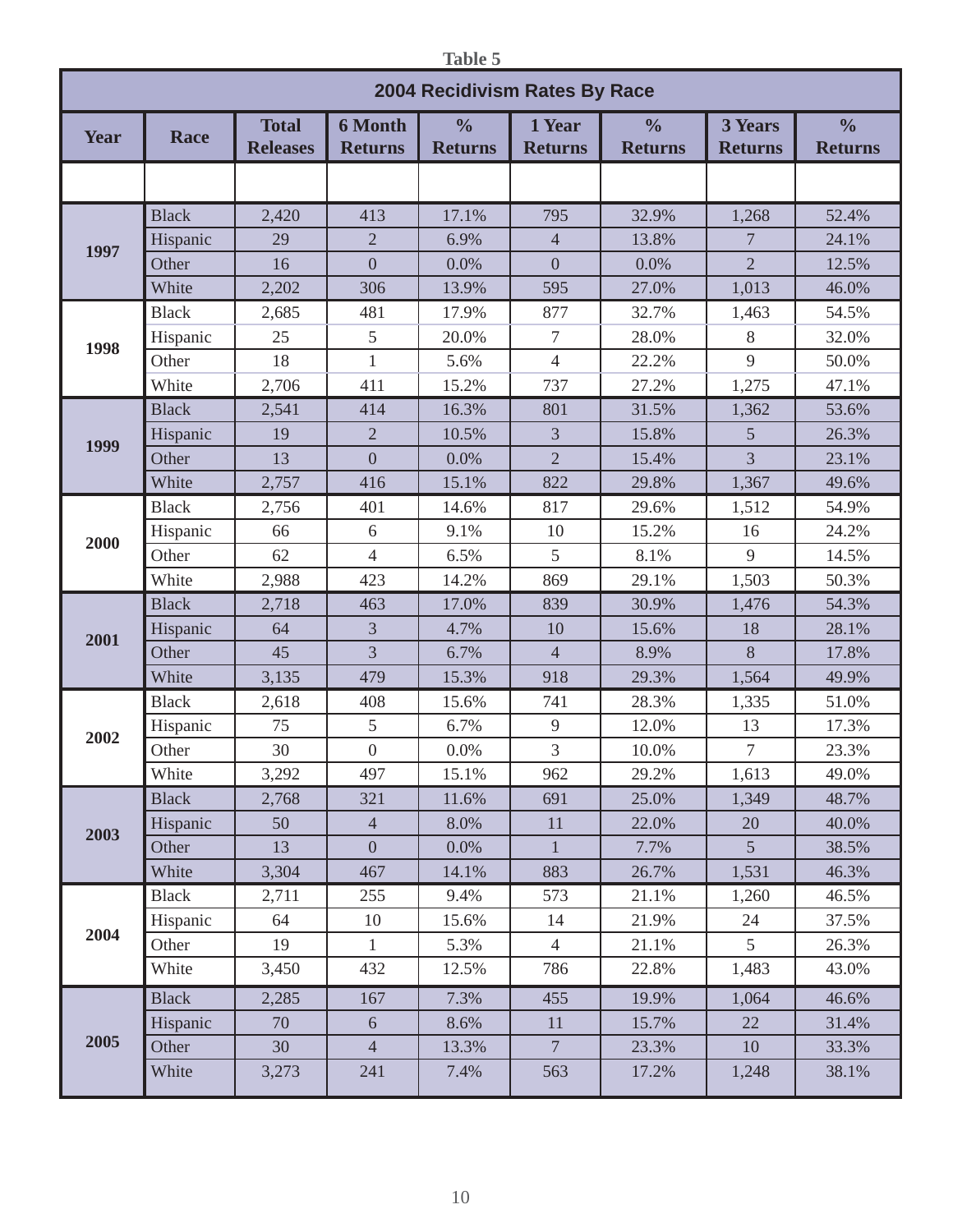## **Recidivism Rates: Age**

Age shows to be significantly related to recidivism within the ADC. An inmate's age at his/her last admission was significantly related to return to custody (See table 6). For males, this was fairly evident when reviewing age cohorts of **25-34** as primary, and **35-44** as secondary return age ranges. Females returning to prison also demonstrated increase returns in age ranges of **25-34** and **35-44** (See Figure 6).

| Table 6                         |                                                                                                                                       |  |    |    |        |  |  |  |
|---------------------------------|---------------------------------------------------------------------------------------------------------------------------------------|--|----|----|--------|--|--|--|
| 2005 Recidivism by Age (female) |                                                                                                                                       |  |    |    |        |  |  |  |
| <b>Gender</b>                   | Total %<br><b>6 Months</b><br>3 Years<br>1 Year<br><b>AGE</b><br><b>Returns</b><br><b>Returns</b><br><b>Returns</b><br><b>Returns</b> |  |    |    |        |  |  |  |
|                                 |                                                                                                                                       |  |    |    |        |  |  |  |
|                                 | $18 - 24$                                                                                                                             |  |    | 12 | 15.2%  |  |  |  |
|                                 | $25 - 34$                                                                                                                             |  | 16 | 30 | 38.0%  |  |  |  |
| Female                          | $35 - 44$                                                                                                                             |  | Q  | 32 | 40.5%  |  |  |  |
|                                 | $45 - 54$                                                                                                                             |  |    |    | 6.3%   |  |  |  |
|                                 | Total                                                                                                                                 |  | 29 | 79 | 100.0% |  |  |  |

| Table 6-1     |                                                                                                                                       |                |                               |       |        |  |  |  |
|---------------|---------------------------------------------------------------------------------------------------------------------------------------|----------------|-------------------------------|-------|--------|--|--|--|
|               |                                                                                                                                       |                | 2005 Recidivism by Age (male) |       |        |  |  |  |
| <b>Gender</b> | Total %<br><b>6 Months</b><br>1 Year<br>3 Years<br><b>AGE</b><br><b>Returns</b><br><b>Returns</b><br><b>Returns</b><br><b>Returns</b> |                |                               |       |        |  |  |  |
|               |                                                                                                                                       |                |                               |       |        |  |  |  |
|               | $18 - 24$                                                                                                                             | 98             | 133                           | 260   | 21.2%  |  |  |  |
|               | $25 - 34$                                                                                                                             | 152            | 211                           | 500   | 40.7%  |  |  |  |
|               | $35 - 44$                                                                                                                             | 120            | 182                           | 327   | 26.6%  |  |  |  |
| Male          | $45 - 54$                                                                                                                             | 31             | 58                            | 130   | 10.6%  |  |  |  |
|               | $55 - 64$                                                                                                                             | $\overline{2}$ | $\overline{4}$                | 11    | 0.9%   |  |  |  |
|               | $>= 65$                                                                                                                               | 0              |                               |       | 0.1%   |  |  |  |
|               | Total                                                                                                                                 | 403            | 589                           | 1,229 | 100.0% |  |  |  |

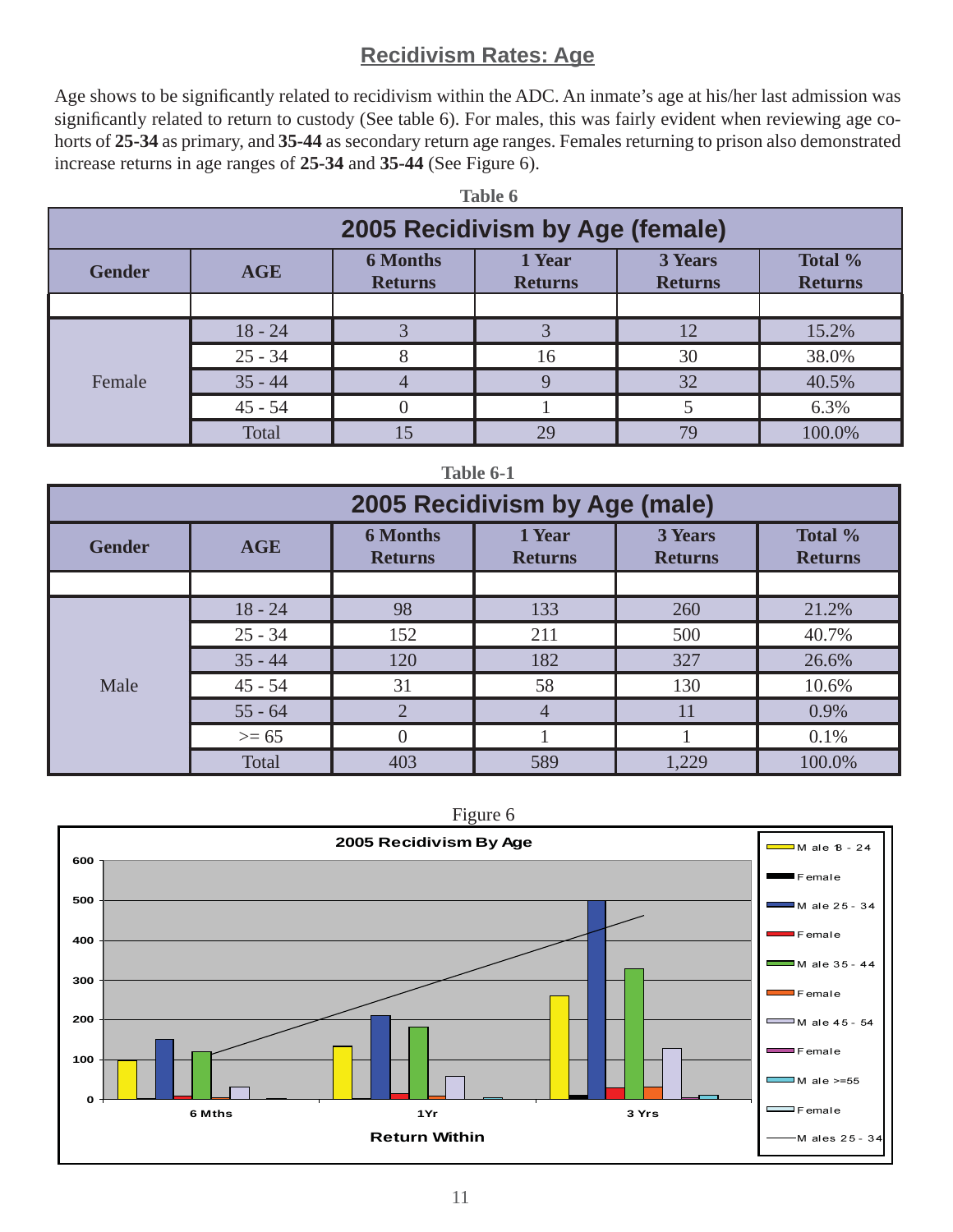| <b>Table 7</b>                              |                    |                |            |  |  |  |  |  |  |
|---------------------------------------------|--------------------|----------------|------------|--|--|--|--|--|--|
| <b>Recidivism Rates By Offense Category</b> |                    |                |            |  |  |  |  |  |  |
| <b>Offense Category</b>                     | <b>No.Releases</b> | Ret w/in 3 yrs | % Returned |  |  |  |  |  |  |
| 0101 - Capital Murder                       | 1                  |                | 100.0%     |  |  |  |  |  |  |
| 0102 - Murder-1st Degree                    | 55                 | 16             | 29.1%      |  |  |  |  |  |  |
| 0103 - Murder-2nd Degree                    | 53                 | 21             | 39.6%      |  |  |  |  |  |  |
| 0104 - Manslaughter                         | 35                 | 13             | 37.1%      |  |  |  |  |  |  |
| 0105 - Negligent Homicide                   | 14                 | 1              | 7.1%       |  |  |  |  |  |  |
| 0201 - Kidnapping                           | 32                 | 16             | 50.0%      |  |  |  |  |  |  |
| 0202 - False Imprisonment-1st Degree        | 31                 | 21             | 67.7%      |  |  |  |  |  |  |
| 0203 - Vehicular Piracy                     |                    | $\Omega$       | 0.0%       |  |  |  |  |  |  |
| 0301 - Robbery                              | 401                | 212            | 52.9%      |  |  |  |  |  |  |
| 0302 - Aggravated Robbery                   | 137                | 51             | 37.2%      |  |  |  |  |  |  |
| 0401 - Battery-1st Degree                   | 99                 | 42             | 42.4%      |  |  |  |  |  |  |
| 0402 - Battery-2nd Degree                   | 260                | 116            | 44.6%      |  |  |  |  |  |  |
| 0403 - Aggravated Assault                   | 179                | 74             | 41.3%      |  |  |  |  |  |  |
| 0404 - Terroristic Threatening              | 112                | 51             | 45.5%      |  |  |  |  |  |  |
| 0405 - Terroristic Act                      | 32                 | 16             | 50.0%      |  |  |  |  |  |  |
| 0407 - Battery 3rd Deg. (Enhanced)          | 1                  | $\Omega$       | 0.0%       |  |  |  |  |  |  |
| 0501 - Rape                                 | 44                 | 12             | 27.3%      |  |  |  |  |  |  |
| 0502 - Carnal Abuse-1st Degree              | 10                 | $\overline{4}$ | 40.0%      |  |  |  |  |  |  |
| 0504 - Sexual Abuse-1st Degree              | 80                 | 36             | 45.0%      |  |  |  |  |  |  |
| 0505 - Violation Of A Minor-1st Dg          | 5                  |                | 20.0%      |  |  |  |  |  |  |
| 0506 - Violation Of A Minor-2nd Dg          | $\overline{2}$     | 1              | 50.0%      |  |  |  |  |  |  |
| 0507 - Exposing One To HIV                  | 1                  |                | 100.0%     |  |  |  |  |  |  |
| 0510 - Carnal Abuse-3rd Degree              | 11                 |                | 9.1%       |  |  |  |  |  |  |
| 0511 - Sexual Solicitation Of A Child       | $\mathbf{1}$       | $\mathbf{1}$   | 100.0%     |  |  |  |  |  |  |
| 0513 - Sexual Assault                       | 44                 | 14             | 31.8%      |  |  |  |  |  |  |
| 0701 - Incest                               | $7\phantom{.0}$    | $\overline{2}$ | 28.6%      |  |  |  |  |  |  |
| 0702 - Domestic Battering-1st Degree        | 9                  | $\overline{4}$ | 44.4%      |  |  |  |  |  |  |
| 0703 - Domestic Battering-2nd Degree        | 33                 | 13             | 39.4%      |  |  |  |  |  |  |
| 0704 - Agg. Aslt On Family/Household        | 16                 | 6              | 37.5%      |  |  |  |  |  |  |
| 0705 - Non-Support                          | 32                 | 11             | 34.4%      |  |  |  |  |  |  |
| 0708 - Domestic Battering-3rd Degree        | 62                 | 28             | 45.2%      |  |  |  |  |  |  |
| 0801 - Endanger Welfare Minor-1st Dg        | $\overline{4}$     | $\overline{2}$ | 50.0%      |  |  |  |  |  |  |
| 0803 - Permit Child Abuse                   | 1                  |                | 100.0%     |  |  |  |  |  |  |
| 0804 - Engage Child In Sex Explct           | 3                  | $\overline{0}$ | 0.0%       |  |  |  |  |  |  |
| 0809 - Solicit Money/Prop From Incomp       | 1                  | $\overline{0}$ | 0.0%       |  |  |  |  |  |  |
| 0810 - Sexual Solicitation Of A Child       | 15                 | 8              | 53.3%      |  |  |  |  |  |  |
| 0813 - Dist/Poss/View Sex Explicit          | $\overline{2}$     | $\overline{0}$ | 0.0%       |  |  |  |  |  |  |
| 0814 - Computer Child Pornography           | 2                  | $\overline{0}$ | 0.0%       |  |  |  |  |  |  |
| 0828 - Expose Child to Chem Substance       | $\overline{2}$     | $\overline{0}$ | 0.0%       |  |  |  |  |  |  |
| 0830 - Sexual Indecency With A Child        | 3                  | 3              | 100.0%     |  |  |  |  |  |  |
| 0901 - Abuse Of Adults                      | 1                  | $\overline{0}$ | 0.0%       |  |  |  |  |  |  |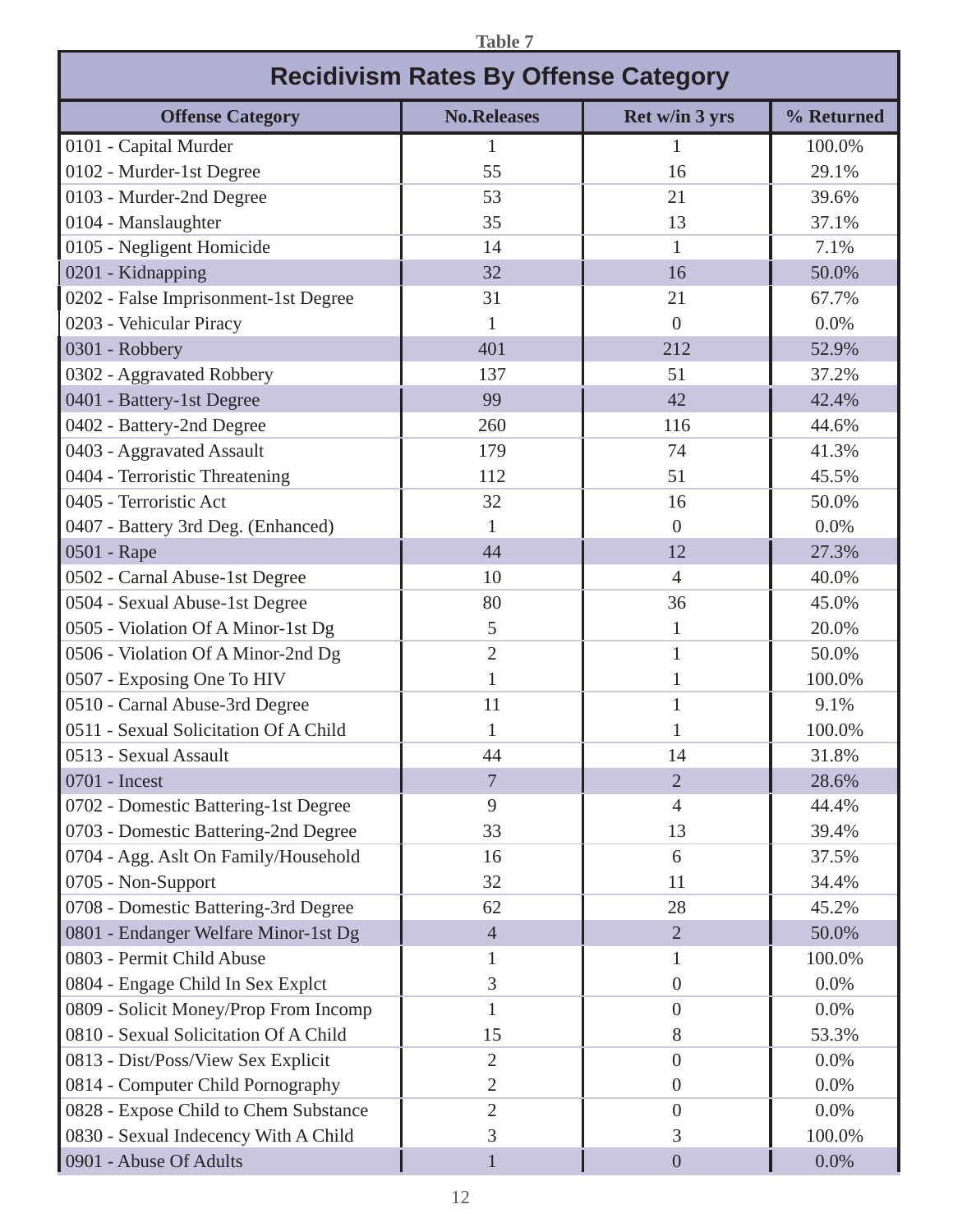| <b>Recidivism Rates By Offense Category</b> |                    |                |            |  |  |  |  |
|---------------------------------------------|--------------------|----------------|------------|--|--|--|--|
| <b>Offense Category</b>                     | <b>No.Releases</b> | Ret w/in 3 yrs | % Returned |  |  |  |  |
| 1001 - Theft Of Property                    | 1145               | 575            | 50.2%      |  |  |  |  |
| 1002 - Theft Of Services                    | 5                  | 1              | 20.0%      |  |  |  |  |
| 1004 - Theft By Receiving                   | 268                | 132            | 49.3%      |  |  |  |  |
| 1005 - Theft Of Leased Property             | 6                  | 1              | 16.7%      |  |  |  |  |
| 1006 - Theft Of Public Benefits             | 9                  | 3              | 33.3%      |  |  |  |  |
| 1101 - Forgery                              | 239                | 102            | 42.7%      |  |  |  |  |
| 1102 - Defrauding Secured Creditors         | 1                  | 1              | 100.0%     |  |  |  |  |
| 1104 - Fraudulent Use Of Credit Card        | 18                 | 7              | 38.9%      |  |  |  |  |
| 1107 - Possession Of Forgery Device         | $\mathbf{1}$       |                | 100.0%     |  |  |  |  |
| 1112 - Fraud Acq/Aut. Prov. MV Trans        | $\mathbf{1}$       | 1              | 100.0%     |  |  |  |  |
| 1113 - Hot Check Violation                  | 84                 | 28             | 33.3%      |  |  |  |  |
| 1118 - Financial Identity Fraud             | 1                  | $\overline{0}$ | 0.0%       |  |  |  |  |
| 1119 - Criminal Impersonation               | 1                  | $\theta$       | 0.0%       |  |  |  |  |
| 1126 - Unlawful Copy/Sale of Record         | 1                  | $\theta$       | 0.0%       |  |  |  |  |
| 1203 - Arson                                | 26                 | 13             | 50.0%      |  |  |  |  |
| 1205 - Criminal Mischief-1st Degree         | 25                 | 9              | 36.0%      |  |  |  |  |
| 1207 - Criminal Mischief 2nd Degree         | $\overline{4}$     | $\theta$       | 0.0%       |  |  |  |  |
| 1301 - Burglary                             | 14                 | 5              | 35.7%      |  |  |  |  |
| 1302 - Breaking And Entering                | 78                 | 37             | 47.4%      |  |  |  |  |
| 1303 - Residential Burglary                 | 94                 | 51             | 54.3%      |  |  |  |  |
| 1304 - Commercial Burglary                  | 49                 | 20             | 40.8%      |  |  |  |  |
| 1501 - Public Servant Bribery               | $\overline{2}$     | $\overline{0}$ | 0.0%       |  |  |  |  |
| 1601 - Perjury                              | $\overline{2}$     | $\overline{0}$ | 0.0%       |  |  |  |  |
| 1603 - Intimidating A Witness               | 3                  | $\overline{2}$ | 66.7%      |  |  |  |  |
| 1604 - Tampering With Physical Evid.        | 3                  | $\overline{2}$ | 66.7%      |  |  |  |  |
| 1611 - Release/Disc To Unauth Person        | 1                  | $\overline{0}$ | 0.0%       |  |  |  |  |
| 1702 - Hindering Apprehension Or Proc       | $\overline{7}$     |                | 14.3%      |  |  |  |  |
| 1703 - Aiding Consumation Of Offense        | 1                  |                | 100.0%     |  |  |  |  |
| 1705 - Escape-1st Degree                    |                    |                | 100.0%     |  |  |  |  |
| 1706 - Escape-2nd Degree                    | 12                 | 6              | 50.0%      |  |  |  |  |
| 1711 - Furnishing Prohib. Articles          | 12                 | 8              | 66.7%      |  |  |  |  |
| 1712 - Failure To Appear                    | 62                 | 27             | 43.5%      |  |  |  |  |
| 1713 - Fleeing                              | 22                 | 6              | 27.3%      |  |  |  |  |
| 1715 - Filing A False Report                | $\overline{2}$     | $\overline{0}$ | 0.0%       |  |  |  |  |
| 1718 - Absconding                           | $\overline{2}$     | $\overline{2}$ | 100.0%     |  |  |  |  |
| 1720 - Fail To Register Child/Sex Off       | 15                 | $\overline{4}$ | 26.7%      |  |  |  |  |
| 2201 - Fail. To Keep Records Dist Drg       | 65                 | 14             | 21.5%      |  |  |  |  |
| 2202 - Advertise Drug Paraphernalia         | 539                | 149            | 27.6%      |  |  |  |  |
| 2203 - Manu/Delv/Poss Control Subs.         | 757                | 270            | 35.7%      |  |  |  |  |

**Table 7 -contd.**